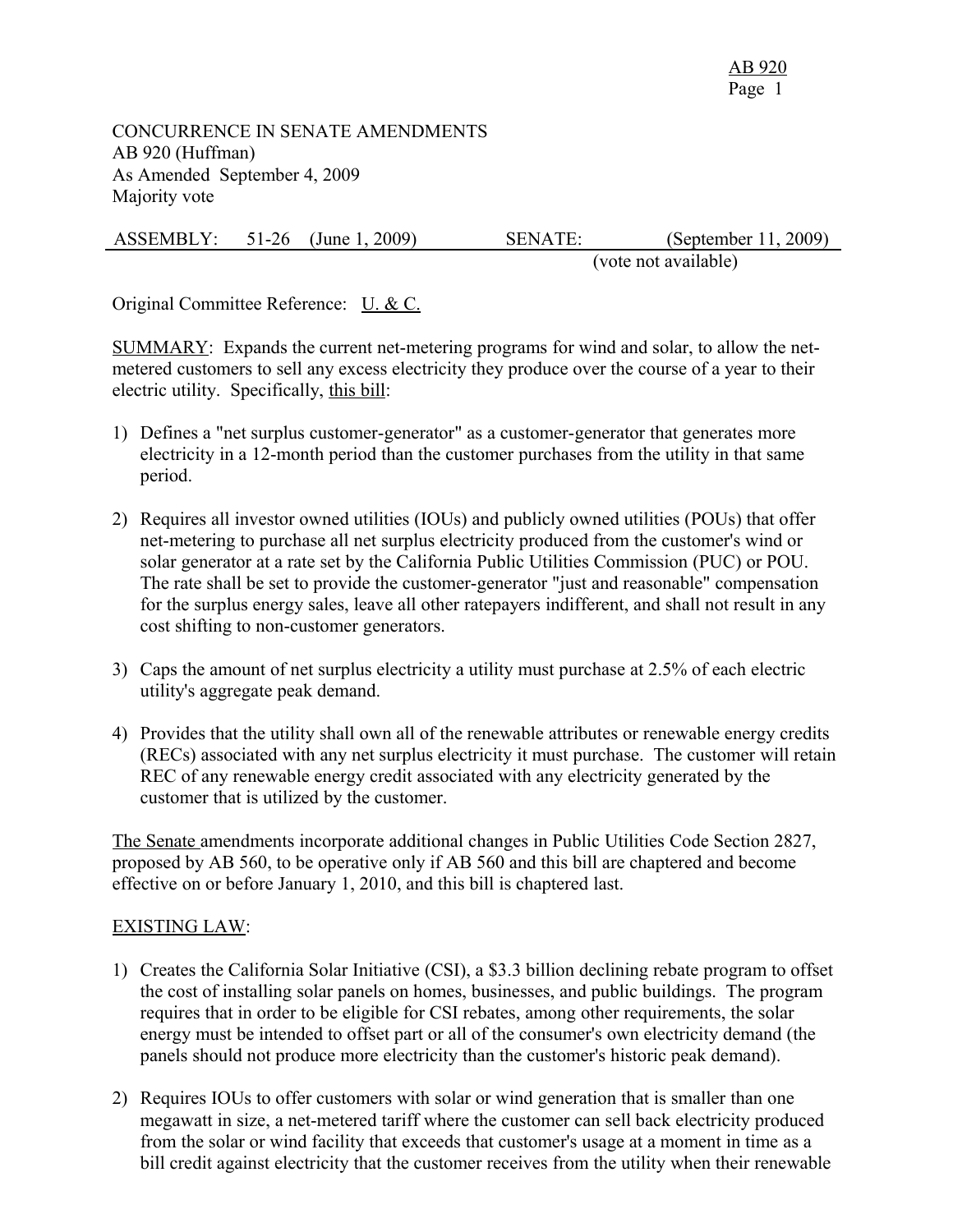facility produces less than the customer is consuming. Caps the total amount of solar and wind generation that can be subject to net-metering at 2.5% of each utility's aggregate peak demand.

3) Requires all POUs other than the Los Angeles Department of Water and Power (LADWP) to offer a net-metering tariff as provided in 2) above, or offer a co-metering tariff where the bill credit is based only on the cost of generation and not the entire retail rate. Exempts LADWP from the net-metering and co-metering requirements.

AS PASSED BY THE ASSEMBLY, this bill was substantially similar to the version passed by the Senate.

FISCAL EFFECT: According to the Assembly Appropriations Committee, one-time costs of about \$250,000 in 2010; ongoing costs of about \$210,000 for the two analyst positions to monitor compliance with PUC decision and the impacts on net-metering customers and other ratepayers.

COMMENTS: According to the author, the purpose of this bill is to allow electric utility customers who install solar or wind generators on their property to be paid by their electric utility for all the "surplus" electricity they produce. The author believes this will encourage homeowners and businesses to conserve more electricity (and thus have more surplus power they can sell to the utility) and will allow property owners to install the maximum number of solar panels on their home.

Under net-metering, electric utilities are required to "buy back" any electricity generated by a customer-owned generator solar or wind generator that is not used by that customer. When the customer generates electricity, he/she uses most of it for his or her own facility. Any excess electricity passes through the meter and is distributed to the electricity grid. At the end of the year, the electric corporation calculates the amount of electricity distributed to the grid by the customer and reduces the customer's annual bill by the amount of electricity distributed to the electricity grid by the customer. This results in the utility "buying" the excess power and paying for it in the form of a bill credit.

The bill credit is set at the customer's retail cost (a cost that is much higher than the wholesale generation costs since it includes transmission, distribution, public good charges, and the utility's rate of return). If the customer-generator is being paid the retail price, the add-on costs are shifted to the utilities' other ratepayers. The bill is settled at the end of the year instead of on a monthly basis. This allows the customer to balance high production months against low production months. Since it is a bill credit, if for some reason the customer is a net energy producer (meaning over the course of a year the customer-generator produces more than he or she consumes) the year-end bill will be zero, but no check will be written to the customer.

SB 920 provides that a customer of IOUs and most POUs that installs solar or wind generators on their own property that produce more electricity than the customer's own demand (up to one megawatt in size) will receive a check from the utility for that surplus generation. To be eligible for CSI rebates the system must still be sized to actual or projected load of the customergenerator at the time the solar energy system is installed. This means that customers cannot intentionally oversize a solar energy system and receive a CSI rebate. If the customer's future electricity usage is less than the usage at the time of installation the customer will be under a net-